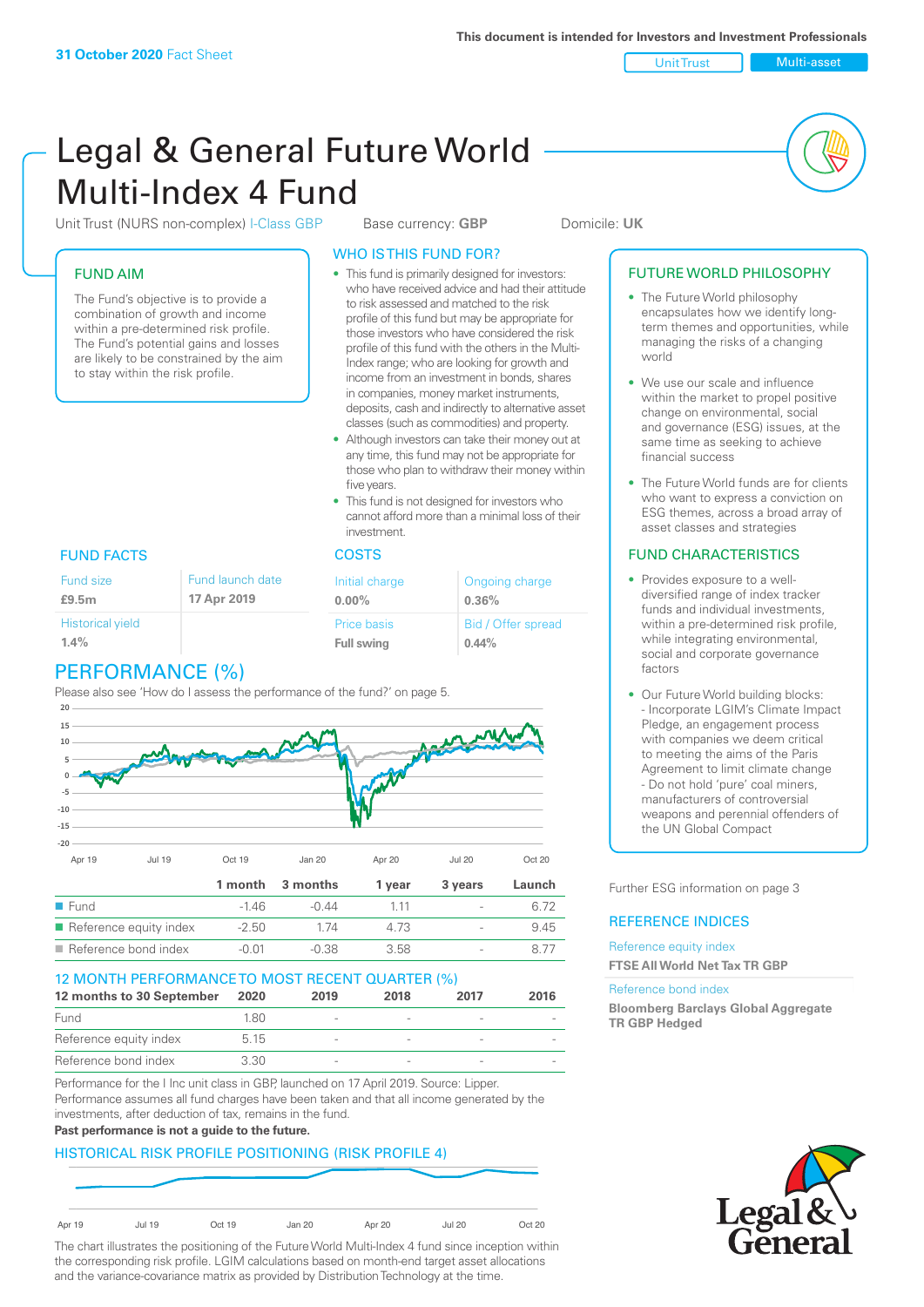Unit Trust (NURS non-complex) I-Class GBP

## PORTFOLIO BREAKDOWN

All data source LGIM unless otherwise stated. Totals may not sum due to rounding.





#### FUND MANAGERS

The fund managers have responsibility for managing the multi-index fund range. They are part of the Multi-Asset Funds (MAF) team in LGIM. This team focuses on designing and managing multi-asset funds that are tailored to match the specific objectives of various client types. The team sits within a wider Asset Allocation team which combines both depth of experience with a broad range of expertise from different fields, including fund management, investment consulting and risk management roles.

# TOP 10 HOLDINGS (%)

| L&G FW ESG Developed Market Equity Index | 17.3 |
|------------------------------------------|------|
| L&G Future World Global Credit           | 15.0 |
| Gilt 10yr                                | 9.5  |
| L&G FW ESG UK Equity Index               | 9.3  |
| Cash                                     | 8.5  |
| <b>Short Duration UK Credit</b>          | 4.0  |
| L&G ESG EM Govt Bond USD Index           | 4.0  |
| Infrastructure GBP Unhedged New          | 4.0  |
| <b>L&amp;G HIGH INCOME TST(DIST)</b>     | 4.0  |
| L&G Japan Equity UCITS ETF (GBP)         | 4 N  |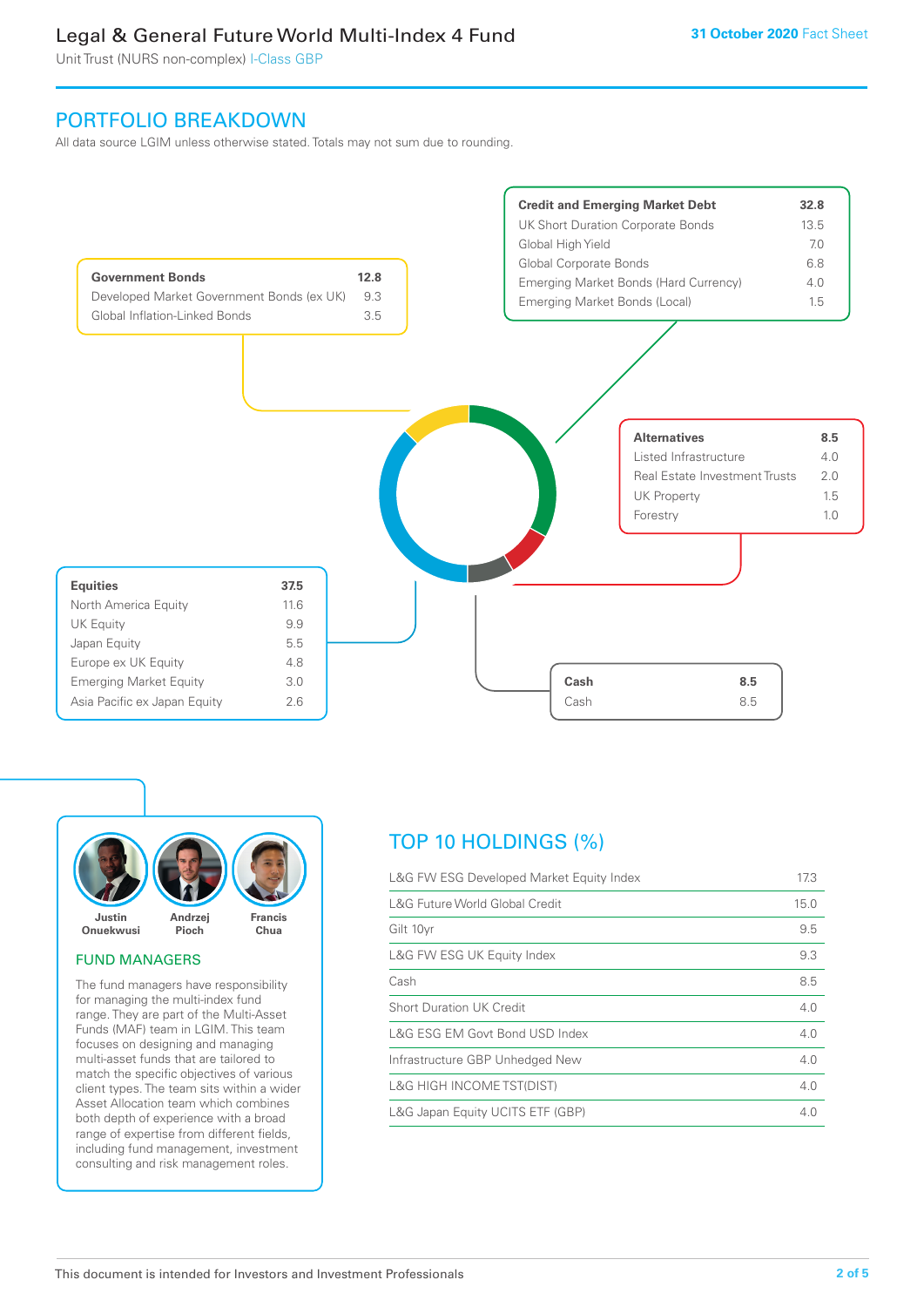Unit Trust (NURS non-complex) I-Class GBP

**52**

ESG score of comparator

# ESG COMMITMENT

**/100 /100**

From diesel emissions to oil spills, there have been many tangible examples in recent years of how failures in the way companies are run can have a harmful impact on the environment, society and investor returns. We believe responsible investing can mitigate the risk of such outcomes and has the potential to improve returns through the integration of environmental, social and governance (ESG) considerations, active ownership and longterm thematic analysis.

## ESG SCORE

We score companies based on environmental, social and governance factors. The ESG Score is aligned to our engagement and voting activities. As a result, this portfolio has an aggregate ESG Score of **55** versus a mainstream comparator of **52**.

ESG scores and carbon metrics are calculated for the portion of the portfolio that invests in LGIM's Future World funds.



## ENVIRONMENTAL PERFORMANCE

Carbon dioxide (CO2) is the most significant contributor to greenhouse gas emissions which are driving climate change. Compared to the unadjusted comparator, the fund will have a different exposure to current and future sources of carbon dioxide emissions.



**55**

ESG score of fund

**63%** Lower carbon reserves intensity than the unadjusted comparator

൹

CO<sub>2</sub>

**42%** Lower carbon

emissions intensity than the unadjusted comparator

**Equivalent to 2,869 barrels of oil**

## CARBON RESERVES

Carbon reserves are fossil fuels (coal, oil and gas) which, if burnt, will become the carbon emissions of the future. To meet global climate change targets, the unabated use of fossil fuels is expected to decline over time.

The figures below are a measure of the size of carbon reserves held by the fund's underlying companies.

**717** Fund **1,936 Comparator** 

**Tonnes of CO2 ei per \$1 million of market capitalisation**

The fund has **63%** lower carbon reserves intensityii compared to the unadjusted comparator. The difference in carbon reserves intensity means that for every \$1 million invested in the fund, the exposure to fossil fuels through the underlying companies is reduced by an amount equivalent to **2,869 barrels of oil**<sup>iii</sup>, compared to having invested in the unadjusted comparator.



Following the global Paris Agreement on climate change, companies in all sectors are expected to reduce their emissions to prepare and adapt for a low-carbon economy.

**88** Fund **153 Comparator** 

**Tonnes of CO2 e per \$1 million of sales**

The fund has **42%** lower carbon emissions intensity compared to the unadjusted comparator. Carbon emissions intensity describes the relationship between the carbon emissions of a company and its salesiv

The difference in carbon emissions intensity means that the fund has selected companies where, for the same level of sales, the associated emissions<sup>v</sup> are lower by **42%** compared to the unadjusted comparator<sup>vi</sup>.



For further information please go to www.lgim.com/esginfo Ø

**The comparator for this fund is a bespoke asset-weighted blend\* of Solactive market-capitalisation indices in equities and credit. \*The blend will evolve over time in line with the actual asset allocation of the multi-asset fund.**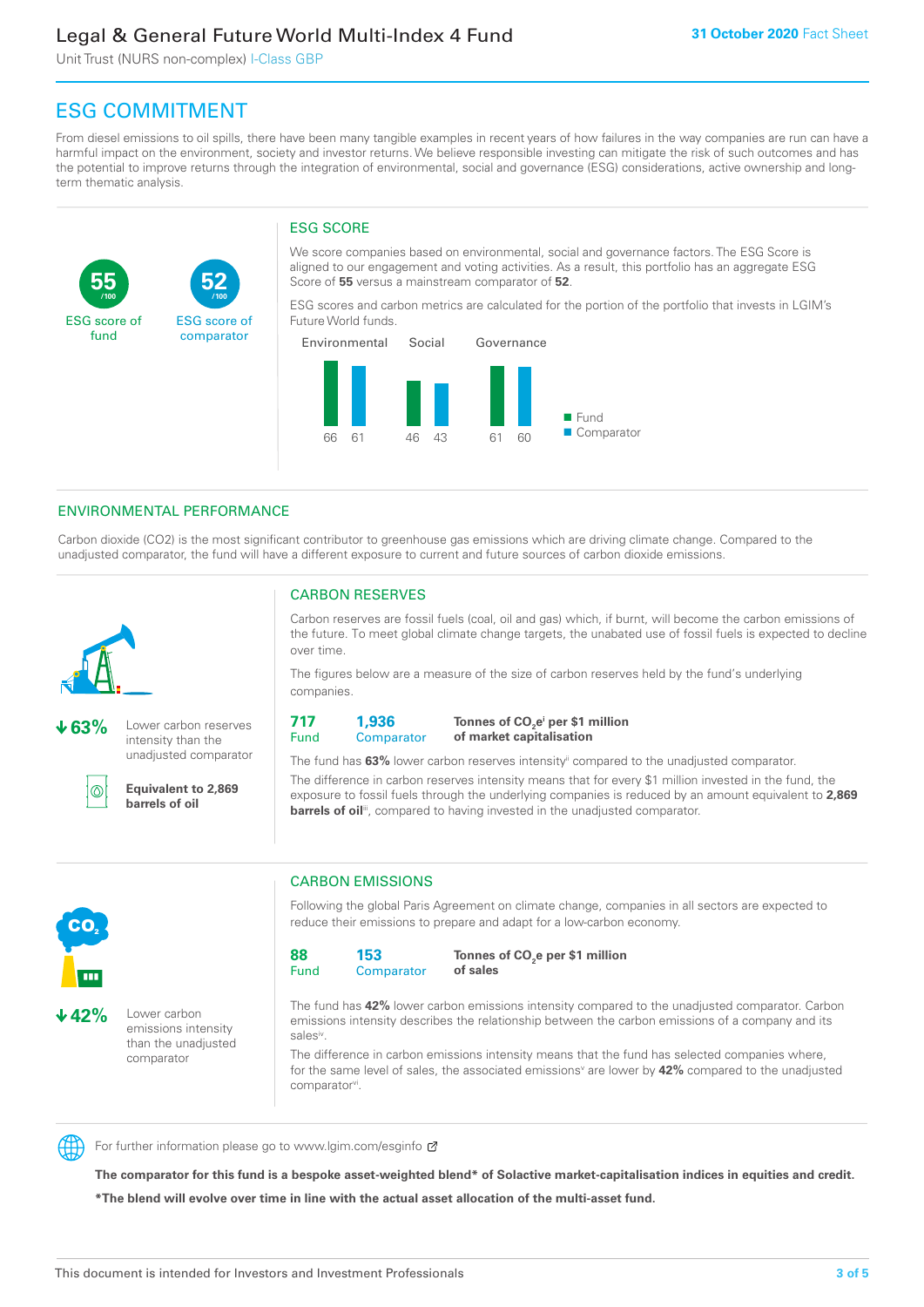Unit Trust (NURS non-complex) I-Class GBP

#### **NOTES**

 $^\mathrm{i}$  Carbon dioxide equivalent (CO<sub>2</sub>e) is a standard unit to compare the emissions of different greenhouse gases.

<sup>ii</sup> The carbon reserves intensity of a company captures the relationship between the carbon reserves the company owns and its market capitalisation. The carbon reserves intensity of the overall fund reflects the relative weights of the different companies in the fund.

iii We consider one barrel of oil equivalent to 0.425 tonnes of CO<sub>2</sub>e, based on International Energy Agency and Intergovernmental Panel on Climate Change guidelines.

#### iv The choice of this metric follows best practice recommendations from the **Task Force on Climate-related Financial Disclosures**.

v Data on carbon emissions from a company's operations and purchased energy is used.

vi This measure is the result of differences in the weights of companies between the index or the fund and the comparator, and does not depend on the amount invested in the fund. It describes the relative 'carbon efficiency' of different companies in the comparator (i.e. how much carbon was emitted per unit of sales) or in the fund, not the contribution of an individual investor in financing carbon emissions.

We use a proxy comparator to represent a typical comparable universe for this fund.

**HSBC:** Source: HSBC Bank Plc. ("HSBC") – HSBC Climate Solutions Database. All rights in the HSBC Climate Solutions Database and data content therein are vested in HSBC. Neither HSBC, nor its affiliates accept any liability for the accuracy or completeness of the HSBC Climate Solutions Database. No further distribution of HSBC data is permitted without HSBC's express written consent.

**Trucost:** Source: S&P Trucost Limited © Trucost 2019. All rights in the Trucost Data and Reports vest in Trucost and/or its licensors. Neither Trucost, nor its affiliates, nor its licensors accept any liability for any errors, omissions or interruptions in the Trucost Data and/or Reports. No further distribution of the Data and/or Reports is permitted without Trucost's express written consent.

**Sustainalytics:** Part of this publication may contain Sustainalytics proprietary information that may not be reproduced, used, disseminated, modified nor published in any manner without the express written consent of Sustainalytics. Nothing contained in this publication shall be construed as to make a representation or warranty, express or implied, regarding the advisability to invest in or include companies in investable universes and/or portfolios. The information is provided "as is" and, therefore Sustainalytics assumes no responsibility for errors or omissions. Sustainalytics cannot be held liable for damage arising from the use of this publication or information contained herein in any manner whatsoever.

The calculations above rely on third party data provided at a point in time that may not cover the entirety of the fund's investments or the fund's comparator. As a result, what we report may change as third party data changes and may also differ from other third party calculations.

**Refinitiv:** Source: Refinitiv ESG